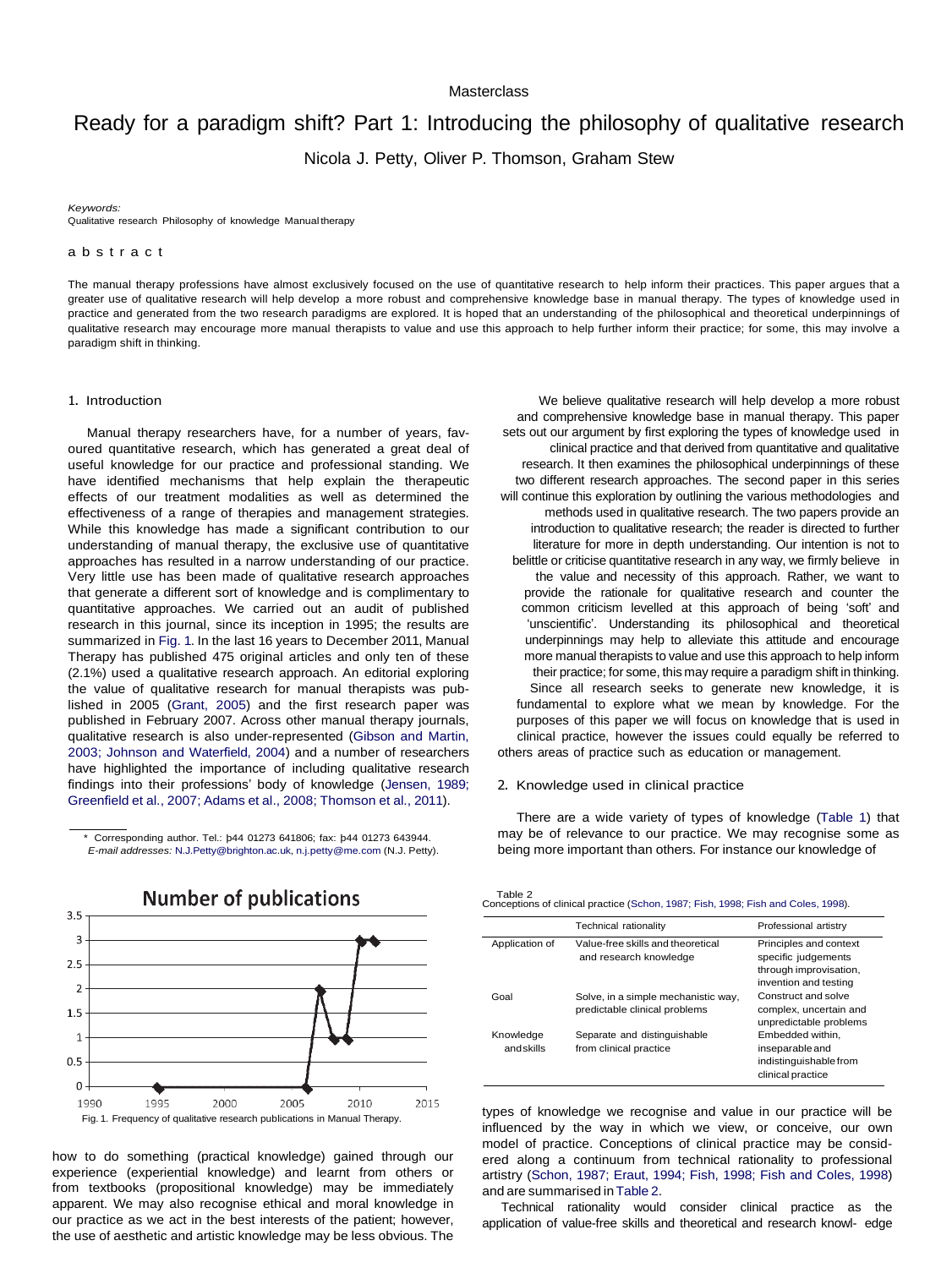(and clinical guidelines) to solve, in a linear mechanistic way, predictable clinical problems (Fish and [Coles,](#page-6-4) 1998). An example of this is the drive for standardisation of patients with low back pain (NHS Quality [Improvement](#page-6-5) Scotland, 2008). With this view, knowledge and skills are considered to be separate and distinguishable from clinical practice (Fish, [1998\)](#page-6-6); this enables practice to be broken down into a set of competencies with a competency framework reflecting practice (Chartered Society of [Physiotherapy,](#page-6-7) 2007; Skills [for](#page-6-7) [Health,](#page-6-7) 2007). Technical rationality has been described as the 'high, hard ground' of practice [\(Schon,](#page-6-8) 1983, p. 42) and views knowledge as unproblematic and objective, and problems well defined. The curriculum for pre-registration courses in physiotherapy are often heavily influenced by technical-rational approaches.

Professional artistry on the other hand, would consider clinical practice as the application of principles and context specific judgements through improvisation, invention and testing, to construct and solve complex, uncertain and unpredictable problems [\(Schon,](#page-6-3) [1987;](#page-6-3) Fish, 1998; Fish and [Coles,](#page-6-3) 1998). Critical evaluation and reflection on and during practice are part of what it means to be an

<span id="page-1-0"></span>Table 1 Types of knowledge.

| Aesthetic                                                               | Emotional         | Intuitive           | Process            |  |  |  |
|-------------------------------------------------------------------------|-------------------|---------------------|--------------------|--|--|--|
| Artistic                                                                | Espoused theories | Knowing in practice | Professional craft |  |  |  |
| Assumptions                                                             | Ethical           | Moral               | Propositional      |  |  |  |
| Attitudes                                                               | Expectations      | Personal            | Situational        |  |  |  |
| <b>Beliefs</b>                                                          | Experiential      | Practical           | Tacit              |  |  |  |
| Emancipatory                                                            | <b>Heuristic</b>  | Presentational      | Theories-in-use    |  |  |  |
| Embodied                                                                | Impressions       | Procedural          | Values             |  |  |  |
| Ryle, 1949/2000; Polanyi, 1966/2009; Argyris and Schon, 1974; Benner,   |                   |                     |                    |  |  |  |
| 1984; Kolb, 1984; Eisner, 1985; Dreyfus and Dreyfus, 1986; Schon, 1987; |                   |                     |                    |  |  |  |
| Shepard et al., 1990; Brown and McIntyre, 1993; Eraut,                  |                   |                     |                    |  |  |  |
| 1994; Morgan, 1994; Benner et al., 1996; Heron, 1996; Fish, 1998;       |                   |                     |                    |  |  |  |
| Reason, 1998; Higgs and Titchen, 2000; Beeston and Higgs, 2001;         |                   |                     |                    |  |  |  |
| Billett, 2001; Higgs and Andresen, 2001; Titchen and Ersser, 2001a;     |                   |                     |                    |  |  |  |
| <b>White, 2001</b>                                                      |                   |                     |                    |  |  |  |

'artist in practice' [\(Fish,](#page-6-6) 1998). Knowledge and skill are considered to be embedded within, inseparable and indistinguishable from clin- ical practice (Fish, [1998\)](#page-6-6) and thus cannot be broken down into a set of competencies. Professional artistry reflects [Schon's](#page-6-8) (1983, p. 42) practice topography of a 'swampy lowland' where knowledge is socially constructed, negotiated and value laden, where problems are ill-defined and cannot be solved using technical rationality.

While the way we view our practice will fundamentally shape the way we work and develop as practitioners, there has been little research into how manual therapists conceive their practice. What evidence there is in recent years suggests a professional artistry view. A conceptual model of clinical expertise that emphasised collaborative patient-centred practice and the application of interventions for complex problems [\(Jensen](#page-6-9) et al., 1999) suggests manual therapists viewed practice as professional artistry; this is also suggested by an Australian study of 'expert' manual therapists [\(Edwards](#page-6-10) et al., 2004). In this research, Edwards also highlighted the relationship between different types of knowledge used in practice and a broad range of clinical reasoning approaches employed by the physiotherapists. In addition, therapists completing Masters level study in manual therapy became more patient-centred, creatively adapting to individual patients [\(Stathopoulos](#page-6-11) and Harrison, 2003; [Rushton](#page-6-11) and Lindsay, 2010; Petty et al., 2011a,b) also suggested a professional artistry view of practice. This emerging evidence of professional artistry is perhaps unsurprising given the widespread acknowledgement of the biopsychosocial model [\(Engel,](#page-6-12) 1977) and Mature Organism Model [\(Gifford,](#page-6-13) 1998) that highlight the social, psychological and behavioural dimensions of health and disability; they emphasise the need for manual therapists to understand the patient's unique experience [\(Jones](#page-6-14) et al., 2002). One major aim of clinical reasoning is that practitioners take 'wise' action; that is, they take the 'best judged action in a specific context' [\(Higgs](#page-6-15) and [Jones,](#page-6-15) [2008,](#page-6-15) p. 4). Given the complexity surrounding patients' problems, this is likely to involve a diverse mix of knowledge types such as that suggested in [Table](#page-1-1) 3.

We suggest that contemporary manual therapy, that embraces a biopsychosocial approach, needs to use a variety of different types of knowledge to underpin practice. Enhancing manual therapy practice would require building this eclectic knowledge base; that

<span id="page-1-1"></span>Table 3

| Clinical decision-making and knowledge.                    |
|------------------------------------------------------------|
| Practical knowledge (how to)                               |
| Moral and ethical knowledge                                |
| Intuitive knowledge                                        |
| Professional judgement and wisdom                          |
| Anatomical, biomechanical, physiology, pathology etc Tacit |
| knowledge                                                  |
| Situational knowledge Research                             |
| knowledge Knowledge from                                   |
| experience Attitudes, values and                           |
| beliefs                                                    |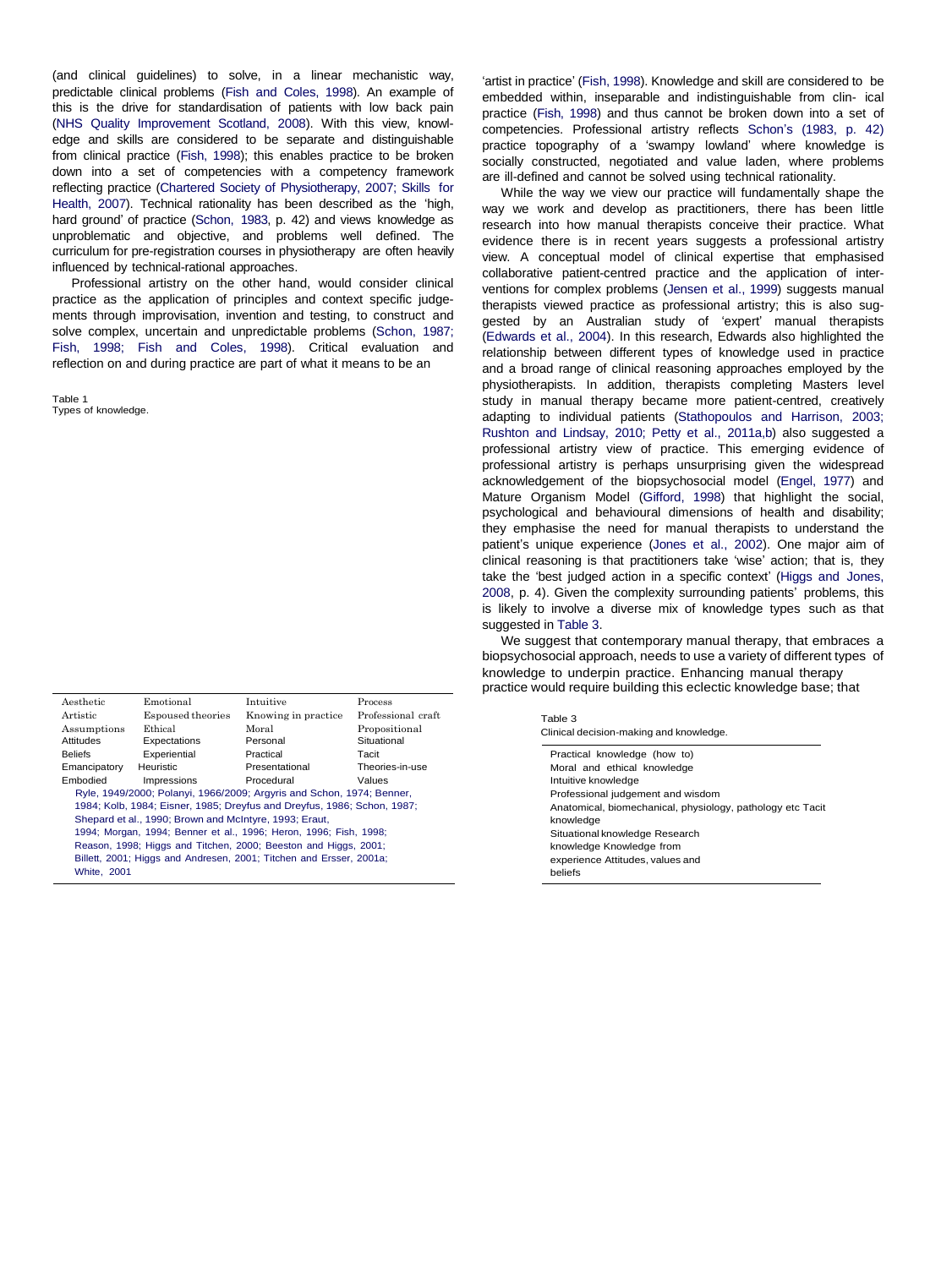is all aspects of our practice knowledge (all types of knowledge used in practice, not just technical rational) need to be explicated, critically reviewed and developed. This has also been argued be others [\(Richardson,](#page-6-17) 1993; Malterud, 2001; Titchen and Ersser, 2001b; Higgs et [al., 2004\)](#page-6-17). A major way to develop and create this new knowledge is, of course, through research.

### *2.1. Generating knowledge through research*

Research can be broadly categorised into quantitative and qualitative approaches; the approach used is largely determined by the research question. Quantitative research helps to explain phenomena by collecting numerical data. It tests hypotheses, controls variables, measures, identifies cause and effect, and through statistical analysis, aims to generalize findings to predict future events. A major strength of quantitative research is therefore to determine the efficacy and effectiveness of manual therapy interventions. While this is exemplified by the randomized controlled trial, even this methodology has limitations in relation to manual therapy research (Koes and [Hoving,](#page-6-18) 1998; Koes, 2004; [Littlewood,](#page-6-18) 2011; Milanese, 2011) and clearly cannot provide the whole range of evidence needed for clinical practice [\(Malterud,](#page-6-19) 2001; Moore and Petty, 2001).

Qualitative research helps to understand human experience and meaning within a given context using text rather than numbers, interpreting experience and meaning to generate understanding, and recognizing the role of the researcher in the construction of knowledge. A useful description of qualitative research is as follows:

'*Qualitative research begins with assumptions, a worldview, the possible use of a theoretical lens, and the study of research problems inquiring into the meaning individuals or groups ascribe to a social or human problem. To study this problem, qualitative researchers use an emerging qualitative approach to inquiry, the collection of data in a natural setting sensitive to the people and places under study, and data analysis is inductive and establishes patterns or themes. The* fi*nal written report or presentation includes the voices of participants, the re*fl*exivity of the researcher, and a complex description and interpretation of the problem, and it extends the literature or signals a call for action.*'[\(Creswell,](#page-6-20) 2007, p. 37)

The purpose of this paper is to explore the underpinning philosophy behind qualitative research and to help do this, some comparisons will be made to quantitative research. It is possible that readers only familiar with quantitative research may actually be relatively unaware of their ontological and epistemological assumptions. They are so taken for granted that they are often not explicitly stated in research papers.

## 3. Philosophy underpinning qualitative research

Two very different paradigms, or theoretical frameworks, positivism/post-positivism and interpretivism commonly (but not always) underpin quantitative and qualitative research respectively and are summarised in [Table](#page-2-0) 4. Before launching into each paradigm it may be useful to define terms. Ontology is used here to refer to the nature of reality. It is the claims or assumptions that

<span id="page-2-0"></span>Table 4

|  | Comparison of assumptions underpinning post-positivism and interpretivism (Blaikie, 1993; Robson, 2011). |  |  |
|--|----------------------------------------------------------------------------------------------------------|--|--|
|--|----------------------------------------------------------------------------------------------------------|--|--|

|                      | Post-positivism                                                  | Interpretivism (also referred to as Constructivism or naturalistic)                                            |
|----------------------|------------------------------------------------------------------|----------------------------------------------------------------------------------------------------------------|
| Ontology             | One objective reality.                                           | Multiple realities (perspectives). Reality                                                                     |
|                      | Social reality is ordered and these uniformities can be          | is socially constructed.                                                                                       |
|                      | observed and explained.                                          | Reality is preinterpreted, intersubjective world of cultural objects,                                          |
|                      | Deterministic view of social life such that social action and    | meanings and social institutions.                                                                              |
|                      | interaction are the product of external forces                   |                                                                                                                |
|                      | on social actors.                                                |                                                                                                                |
| Epistemology         | Only accepts what can be directly observed by the                | Understand the multiple social constructions of meaning and                                                    |
|                      | senses. Observation is theory neutral.                           | knowledge.                                                                                                     |
|                      | Discover a reality that will be known imperfectly                | Requires insider status; researcher being immersed, to learn the local                                         |
|                      | and probabilistically due to limitations of the researcher.      | language, meanings and rules.                                                                                  |
|                      | Absolutist: objective knowledge possible through                 | Relativist: ultimate truths are impossible. Knowledge is                                                       |
|                      | observation, uncontaminated by theory. Value-free knowledge.     | value laden.                                                                                                   |
| Knowledge            | Objective knowledge (facts) can be gained from                   | Observation involves interpretation.                                                                           |
|                      | direct observation or experience, but is imperfect and fallible. |                                                                                                                |
|                      | Theories, hypotheses, background knowledge and values            |                                                                                                                |
|                      | of the researcher influence what is observed.                    |                                                                                                                |
| Purpose of research  | Deductive reasoning strategies tests hypotheses.                 | Inductive reasoning strategies to explore, describe, understand,                                               |
|                      | General laws and theories that explain and predict. Results      | explain, change, evaluate.                                                                                     |
|                      | can be generalized.                                              | Analysis of the frames of meanings of social actors obtained from                                              |
|                      |                                                                  | everyday concepts, meanings and accounts; abstraction leads to                                                 |
|                      |                                                                  | explanation.                                                                                                   |
| Research question    |                                                                  | Findings are specific to time and place.<br>Broad research question that becomes refined during data analysis. |
| and hypotheses       | Explicitly defined at the start of the study.                    | Does not identify hypotheses.                                                                                  |
| Research instrument  | Often uses external instruments that ideally are valid           | The researcher.                                                                                                |
|                      | and reliable. Researcher may also act as observer.               |                                                                                                                |
| Participants         | Subjects are passive.                                            | Participants actively involved in constructing the 'reality' with the                                          |
|                      |                                                                  | researcher.                                                                                                    |
| Relationship between | Detached and impersonal. Researcher to remain objective.         | Involved, immersed in the participants world. Participants are actively                                        |
| researcher and       | Participants are subjects to be studied.                         | contributing.                                                                                                  |
| participants         |                                                                  |                                                                                                                |
| Data                 | Measure. Quantitative data (numbers) is derived from             | Interpret words (spoken or written) and meanings to gain understanding                                         |
|                      | strict rules and procedures.                                     | of phenomena.                                                                                                  |
|                      |                                                                  | Use of thick description.                                                                                      |
| Variables            | Controlled.                                                      | Not controlled.                                                                                                |
| Role of lay language | Reject lay language. Language describes objects in the           | Accepts lay language as the very medium of social life.                                                        |
|                      | world, therefore precision important.                            |                                                                                                                |
| Credibility          | Replication.                                                     | No attempt to replicate studies.                                                                               |
| Natural versus       | Possible to use assumptions and methods in natural               | Fundamental differences between natural sciences to social science                                             |
| social               | sciences and social science.                                     | requiring different procedures.                                                                                |
| science              |                                                                  |                                                                                                                |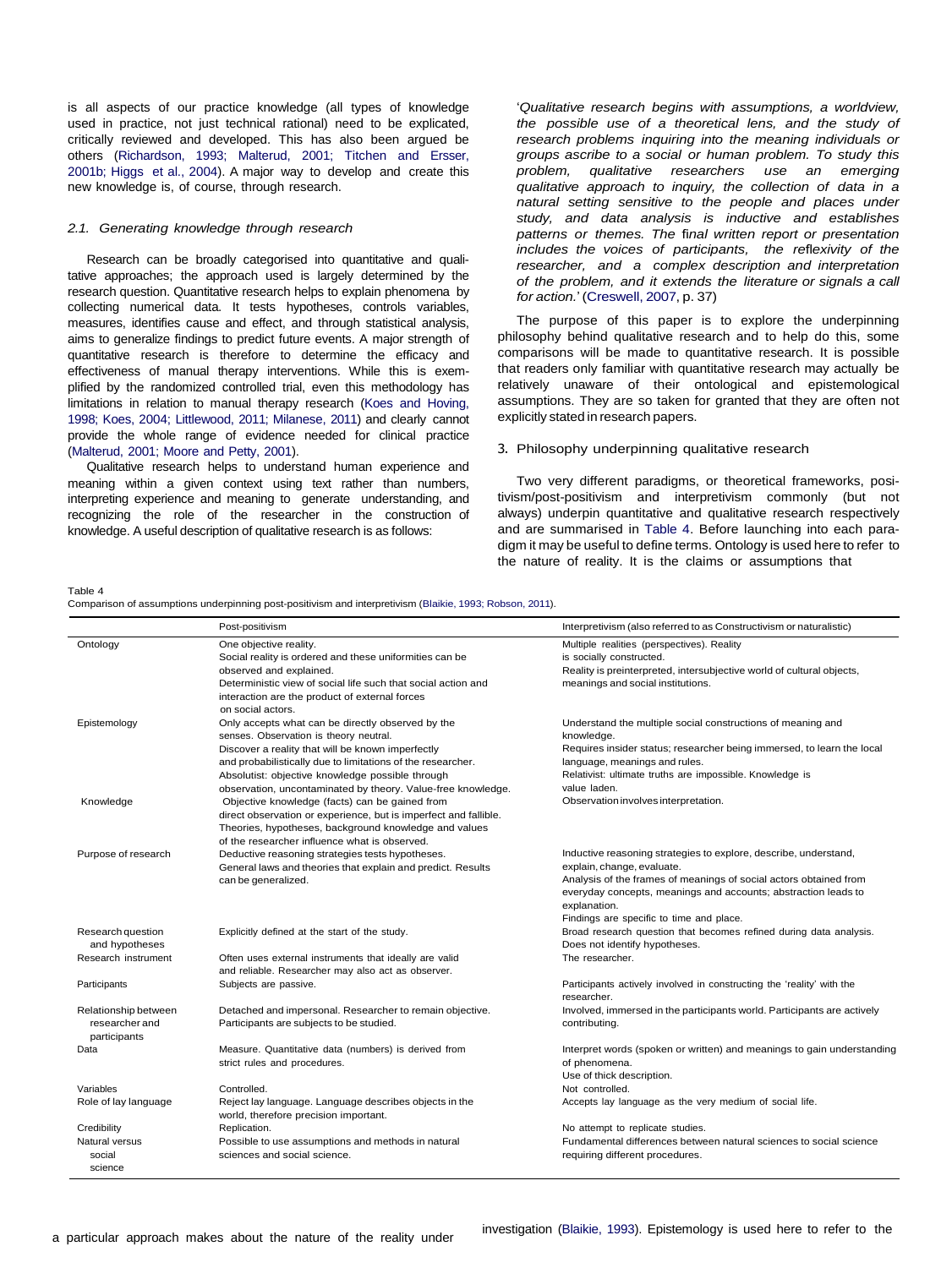ways in which it is possible to gain knowledge of this reality. It is the claims or assumptions about how that reality can be made known [\(Blaikie,](#page-6-21) 1993). An epistemology is a theory of knowledge of what can be known and what criteria it uses to justify it being knowledge.

## *3.1. Positivism/post-positivism*

This paradigm (also known as the scientific method or empirical science) developed during the enlightenment in the eighteenth century when rational thought and reason replaced religion and faith to explain phenomena. It assumes a stable reality that can be measured and observed in a rigorous and systematic way to develop objective knowledge (facts). Ontologically, it assumes a single objective reality. Social reality is considered a complex result of causal relations between events, with the cause of human behaviour external to the individual. Knowledge of this reality (epistemology) is through observation; whatever can be observed is thought to be real, whether in the natural or social world. Human beings are observed, measured and tested and will, according to positivist thought, behave according to certain generalisable laws [\(Bruce](#page-6-22) et al., 2008). The observer brings their own experiences and knowledge to the research and it is vital they separate this from the study, thus remaining objective. Science aims to gain predictive and explanatory knowledge of the external world by developing universal laws that express regular relationships of phenomena discovered through systematic observation and experiment [\(Keat](#page-6-23) and [Urry,](#page-6-23) [1975,](#page-6-23) p. 4). Credibility will be enhanced through repli- cation studies. This worldview or paradigm underpins much of quantitative research and some qualitative research. The second of this two-part paper, discusses how qualitative methodologies can be applied from either a positivist or interpretivist position. A deductive reasoning strategy is used whereby a theory (or hypothesis) is tested through scientific observational methods and measurement.

# *3.2. Interpretivism*

### This paradigm is where

'*social reality is regarded as the product of processes by which social actors together negotiate the meanings for actions and situations; it is a complex of socially constructed meanings. Human experience involves a process of interpretation rather than sensory, material apprehension of the external physical world and human behaviour depends on how individuals interpret the conditions in which they* fi*nd themselves. Social reality is not some* '*thing*' *that may be interpreted in different ways, it is those interpretations*.' [\(Blaikie,1993,](#page-6-21) p. 96).

Interpretivism assumes that people seek understanding of the world in which they live. Meaning is not automatically present in objects or social situations, it has to be constructed, created by individuals [\(Dyson](#page-6-24) and Brown, 2006). Individuals develop their own subjective meanings of their experiences; meanings are varied and multiple [\(Creswell,](#page-6-25) 2009). Ontologically, reality is socially constructed. Because of this assumption, the social world cannot be researched in the same way as the natural world. Knowledge of this reality (epistemology) involves understanding the multiple views of people in a particular situation. The research question is kept broad to capture this variation and the study evolves as it proceeds. The researcher moves to and fro (iterative) between data collection and data analysis, chasing leads and reasoning inductively from the data, progressively focussing on issues from the data. The research

process is thus flexible [\(Robson,](#page-6-26) 2011). The meanings held by individuals are often formed through interaction with others and within particular cultures and this broad view is often explored. Writing up research will involve quoting words from different participants to present different voices and reflect different perspectives. Researchers acknowledge that their own experiences and subjectivity influence their interpretation and this becomes part of the research process, referred to as reflexivity. The values and biases the researcher brings to the study are made explicit within the write up to enable the reader to contextualise the study. Making sense of the meanings held by individuals leads to patterns of meaning, or a theory. Knowledge generated from the research will have been co-constructed by the participants and researcher and will bear the mark of this process such that the knowledge cannot be assumed to be generalized but may be transferrable to other situations. The writing style is narrative, informal, may use the first person pronoun 'I' and may refer to words such as 'meaning', 'discover' and 'understanding' [\(Creswell,](#page-6-20) 2007). These assumptions and procedures underpin qualitative research. Inductive and abductive reasoning strategies are used. The researcher inductively builds patterns, themes and categories from the data, to increasing levels of abstraction. Abduction involves generating new ideas and hypotheses to help explain phenomena within the data [\(Blaikie,](#page-6-21) [1993\).](#page-6-21) The reasoning strategies lead to a detailed description of the phenomenon of interest or a theory.

A case example, the use of which was inspired by a paper by Carter and Little [\(2007\),](#page-6-27) serves to further highlight the relevance of these paradigms in carrying out a research study.

# Caseexample

Imagine a therapist named Chris wanting to study the exercise habits of keyboard workers as part of a degree and has two supervisors, Professor P and Professor I.

Prof I thinks Chris will need to engage with keyboard workers to carry out this research. Prof I believes that Chris will be jointly creating knowledge about exercise habits in collaboration with his participants. The knowledge constructed will be different from the knowledge that would be constructed with different participants in a different time and place. Chris will be actively creating the knowledge and so needs to continually reflect on his influence during the research process and be transparent in the write up of his subjectivity. Chris needs to keep memos during data collection to provide a further source of data during analysis. Prof I believes Chris cannot directly access and measure the beliefs, attitudes and motivations, but rather will explore the issues and problems raised by participants. He advises Chris to be natural and interact freely and comfortably with participants. Any inconsistencies of participant data need to be further explored to understand the different contexts and meanings that led to this. Chris might triangulate multiple sources of data to produce more data. Transcriptions may be returned to the participants to gain more data by asking them to add written reflections on the transcript. Data analysis will start as soon as the first data is collected and will continue throughout data collection. Peers may also analyse the data alongside Chris, to gain greater perspective of the data.

Prof P thinks very differently. Chris needs to understand the exercise habits of keyboard workers in order to generalize the results. Prof P believes Chris can directly access the beliefs, attitudes and motivations of keyboard workers. He needs to get inside the participants heads and report accurately on this. Chris should avoid subjectivity and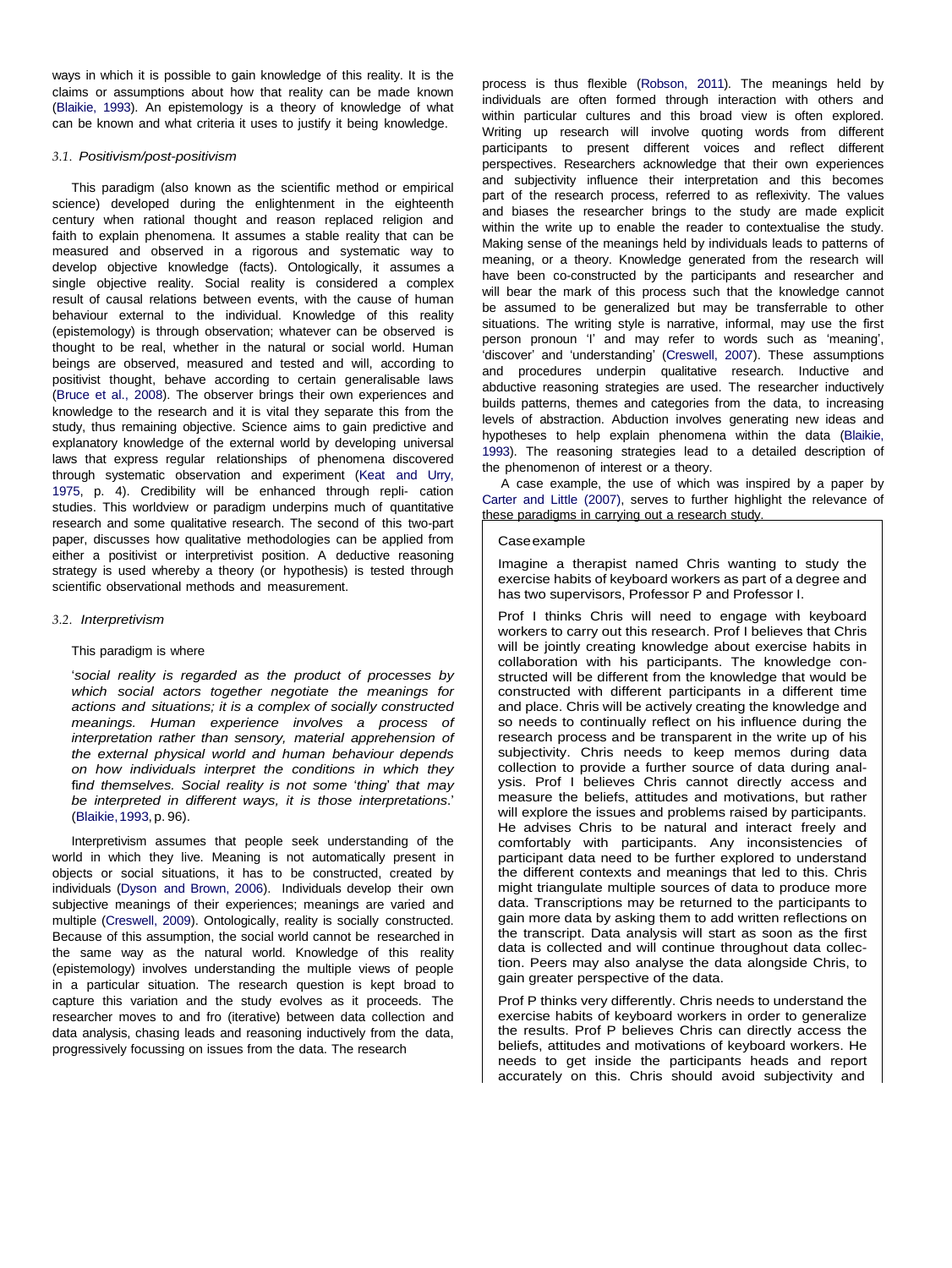transparency, rather questions should be asked in a detached and depersonalized manner to ensure he obtains the participants' real thoughts. He needs to be as invisible, detached and unobtrusive as possible. Chris needs topickupinconsistenciesorerrors intheparticipants views and return the transcriptions to check for accuracy. Chris' views need to be set-aside during the interviews so that he does not influence the findings. Prof P believes the study should be able to be replicated elsewhere with similar results. Chris should use multiple observers to verify his own observations and if possible triangulate several differentsourcesofdatatoincreaseaccuracyofthedata.All the data should first be collected and then analysis should bedone,ideallyusingapredefined andrepeatablemethod. It will be an advantage to ask peers to also analyse parts of the data to ensure there is agreement in the coding process. Prof P considers a follow up survey would then test the generalisability of the results.

From the case example, it can be seen that each professor holds very different epistemological views. There is internal consistency in their views of what they consider will create trustworthy knowledge, but they are not compatible with each other. The student's own view of what counts as knowledge will help decide which direction to take. How he also manages the divergent views of his professors is thankfully another story for another paper! What this case highlights is that the epistemological position adopted by the researcher, directly influences methodology and methods used. The relationship between epistemology, method- ology, methods and knowledge creation is explained in [Fig.](#page-4-0) 2.

A summary of the ten qualitative research studies published in Manual Therapy is provided in [Table](#page-5-0) 5. Typically, the articles have not made explicit the ontological and epistemological assumptions of the study, however hints appear from the way in which they have conducted the study. For example, Smart and [Doody](#page-6-28) (2007) and [Sweeney](#page-6-29) and Doody (2010) have followed case study as described by Yin (1994, [2003\),](#page-7-0) who comes from a positivist position. This stance is further borne out by the controls put in place to: view the videotapes in a set order and with the same pauses for each participant; during analysis pre-determined codes are used and intra- and inter-coder reliability are tested. This sits in contrast to

Petty et al. [\(2011a\),](#page-6-30) who used a case study approach within an interpretivist paradigm whereby the interview guide changed with subsequent interviews and no attempt was made to determine reliability. Echoes of post-positivism are suggested in the study by Strutt et al. [\(2008\)](#page-6-31) who measured the frequency of codes within the data and ensured thorough checking of data analysis across the research team. While this was an interpretive phenomenological study suggesting an interpretivist approach, the use of a questionnaire survey suggests trading large numbers of participants for deep understanding of individuals' experience. Four studies [\(Barker](#page-6-32) et al., 2007; Fenety et al., 2009; Pool et al., 2010; [Sokunbi](#page-6-32) et al., 2010) do not provide the paradigm within which their study sits, they also do not explain what methodology they used perhaps choosing a generic approach [\(Lichtman,](#page-6-33) 2006); two of the studies [\(Barker](#page-6-32) [et](#page-6-32) al., 2007; [Fenety](#page-6-32) et al., 2009) document the use of the constant comparative method of data analysis suggesting a grounded theory approach. While Perry et al. [\(2011\)](#page-6-34) conduct a study within interpretivism, the statement that 'all themes and categories being successfully identified' (p. 286) suggests a possible move towards post-positivism. [Carlesso](#page-6-35) et al. (2011) while not mentioning the paradigm, appear to have operated within interpretivism.

The value of making explicit the paradigm within which the researchers conducted a study is that it enables the reader to use the appropriate criteria with which to judge the merits of the research. If a study sits within post-positivism for example, then that immediately guides the reader to critically evaluate the study in terms of the strict rules and procedures necessary to create objective knowledge. For example, the reliability and validity of measuring instruments and control of variables would be vital. On the other hand a study sitting within interpretivism would, for example, expect the researcher to follow an iterative process in relation to data collection and analysis, and take a critically reflective and reflexive stance. While quantitative studies carry out statistical testing and arrive at generalizations, qualitative studies would provide thick description, conveying the different perspec- tives of the research participants (and researcher). Findings would remain specific to the context in which data was collected, and *may* be transferrable to another similar setting. Thus the knowledge claims of qualitative research are entirely different to that of quantitative and it is perhaps overlooking this that leads to the accusation that qualitative research is 'soft' and 'unscientific'.

<span id="page-4-0"></span>

Fig. 2. Relationship between epistemology, methodology and methods to create knowledge [\(Carter](#page-6-27) and Little, 2007).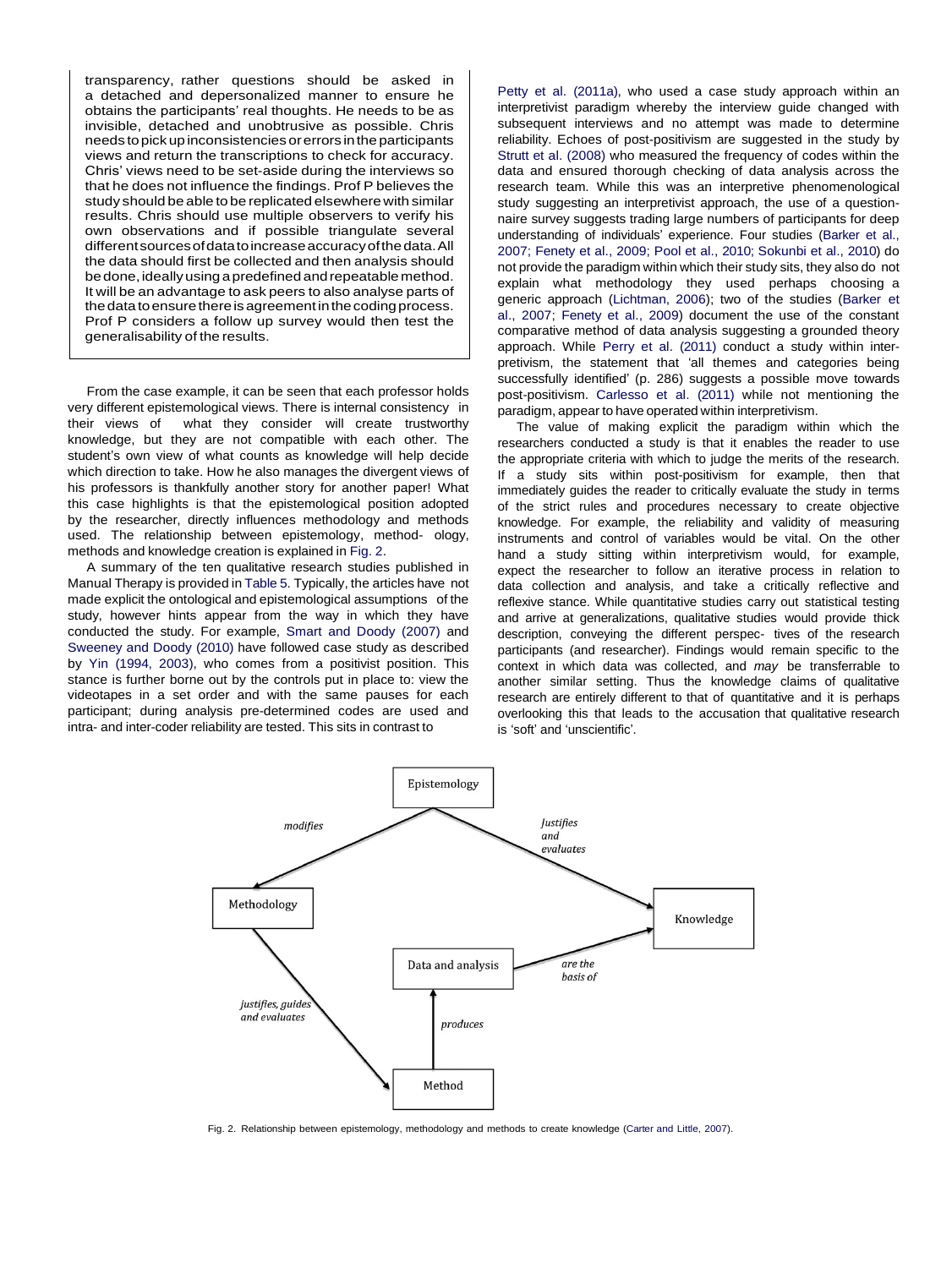#### Table 5

Summary of qualitative original articles published in Manual Therapy since 1995.

<span id="page-5-0"></span>

| No.            | Authors                                | Research area                                                                                                           | Methodology                                                                                  | No. of<br>participants | Method                                                                                    | Qualitative data                                                                    | Data analysis                                                                                                                                                                 | Findings                                                                                           |
|----------------|----------------------------------------|-------------------------------------------------------------------------------------------------------------------------|----------------------------------------------------------------------------------------------|------------------------|-------------------------------------------------------------------------------------------|-------------------------------------------------------------------------------------|-------------------------------------------------------------------------------------------------------------------------------------------------------------------------------|----------------------------------------------------------------------------------------------------|
| $\overline{1}$ | Smart and<br>Doody (2007)<br>Ireland   | The clinical reasoning of pain<br>by experienced musculoskeletal<br>physiotherapists                                    | Multiple case study<br>design (Yin, 1994)                                                    | $\overline{7}$         | Participants viewed 3<br>videotapes (in same<br>order with same<br>pre-determined pauses) | Semi-structured<br>interviews;<br>Participant profiles;<br>Field notes.             | Pre-determined codes from<br>the literature;<br>Themes and categories;<br>Kappa coefficient used to test<br>Inter and intra coder reliability.                                | Clinical reasoning was<br>multidimensional                                                         |
| $\overline{2}$ | Barker et al. (2007)<br>UK             | Views of members of the public<br>regarding a low back pain<br>media campaign                                           | Not stated                                                                                   | 68                     | 8 Pieces of media<br>material prompted<br>discussion                                      | Focus groups.                                                                       | Constant comparative method;<br>Categories and subcategories;<br>Two independent analysts<br>agreed findings.                                                                 | Generally viewed<br>positively particularly<br>if promoted by the<br>National Health Service       |
| 3              | Strutt et al. (2008)<br><b>UK</b>      | Patients perceptions of treatment<br>in a UK osteopathic training centre                                                | Interpretive<br>phenomenological<br>approach                                                 | 181                    | Open text questionnaire<br>survey                                                         | Six questions<br>asking for free<br>text answers.                                   | Constant comparative method;<br>Content analysis to determine<br>frequency of codes;<br>Two independent analysts<br>agreed findings;<br>Group discussion of 3<br>researchers. | Provided patient<br>feedback for<br>organization and<br>service delivery                           |
| $\overline{4}$ | Fenety et al. (2009)<br>Canada         | The informed consent practices<br>of physiotherapists in the<br>treatment of low back pain                              | Not stated                                                                                   | 44                     | 3 Researchers:<br>Standardised structured<br>questions                                    | Focus groups.                                                                       | Constant comparison<br>Codes, themes.                                                                                                                                         | Identified how consent<br>is obtained and created<br>typology of different<br>modes of consent     |
| 5              | Pool et al. (2010)<br>Netherlands      | Value of qualitative methods<br>to develop a neck pain<br>questionnaires                                                | Not stated                                                                                   | 13                     | Interviews carried out<br>at persons home to<br>enhance reliability                       | Three step test<br>interview (TSTI).                                                | Not stated.                                                                                                                                                                   | Identified a previously<br>validated questionnaire<br>to have difficulties for<br>those completing |
| 6              | Sokunbi et al. (2010)<br>UK            | Experiences of individuals<br>with LBP during and after<br>a spinal stabilization exercise<br>programme e a pilot study | Not stated                                                                                   | 9                      | Prompts used                                                                              | Focus groups;<br>Participant profiles.                                              | Thematic content analysis;<br>3 Researchers agreed themes<br>and categories;<br>Findings.                                                                                     | Individuals gained<br>confidence, self help<br>strategies and better<br>control over their LBP     |
| 7              | Sweeney and<br>Doody (2010)<br>Ireland | Clinical reasoning of<br>musculoskeletal physiotherapists<br>in assessment of vertebrobasilar<br>insufficiency          | Multiple case study<br>design (Yin, 2003)<br>Interpretative<br>epistemology<br>Phenomenology | 12                     | Participants read 2<br>patient vignettes<br>(with 4 pre-determined<br>pauses)             | Semi-structured<br>interviews;<br>Participant profiles;<br>Field notes.             | Comparative cross case analysis;<br>Codes and themes:<br>Regular debriefing with a peer;<br>Tested intra- and inter-coder<br>reliability.                                     | Identified reasoning<br>process used by MSK<br>therapists; mostly<br>used subjective               |
| 8              | Perry et al. (2011)<br><b>UK</b>       | The impact of Masters education<br>in manual and manipulative<br>therapy                                                | Atheoretical<br>pragmatic qualitative<br>approach; Interpretivism                            | $\overline{7}$         | Open ended questions                                                                      | Focus group;<br>Participant profiles;<br>Field notes.                               | Thematic content analysis;<br>Themes and categories;<br>Two researchers agreed findings;<br>Finally tested by independent<br>assessor.                                        | Created a model to<br>explain development<br>of their knowledge                                    |
| 9              | Petty et al. (2011b)<br><b>UK</b>      | Development of expertise<br>following a musculoskeletal<br>Masters course                                               | Theory seeking case<br>study (Bassey, 1999)<br>Naturalistic enquiry                          | 11                     | Open ended questions                                                                      | Semi-structured<br>interviews:<br>Participant profiles;<br>Observational<br>memory. | Dimensional analysis;<br>Constant comparative<br>method of analysis.                                                                                                          | Conceptual model<br>ofexpertise<br>development                                                     |
| 10             | Carlesso et al., 2011)<br>Canada       | How patients define an<br>adverse event in manual<br>therapy (physiotherapy,<br>osteopathy and chiropractic)            | Exploratory qualitative<br>descriptive approach                                              | 13                     | Open ended questions                                                                      | Semi-structured<br>interviews:<br>Participant profiles.                             | Thematic content analysis;<br>Open coding, themes and<br>subthemes;<br>Two researchers agreed<br>findings.                                                                    | Different perceptions<br>to therapists                                                             |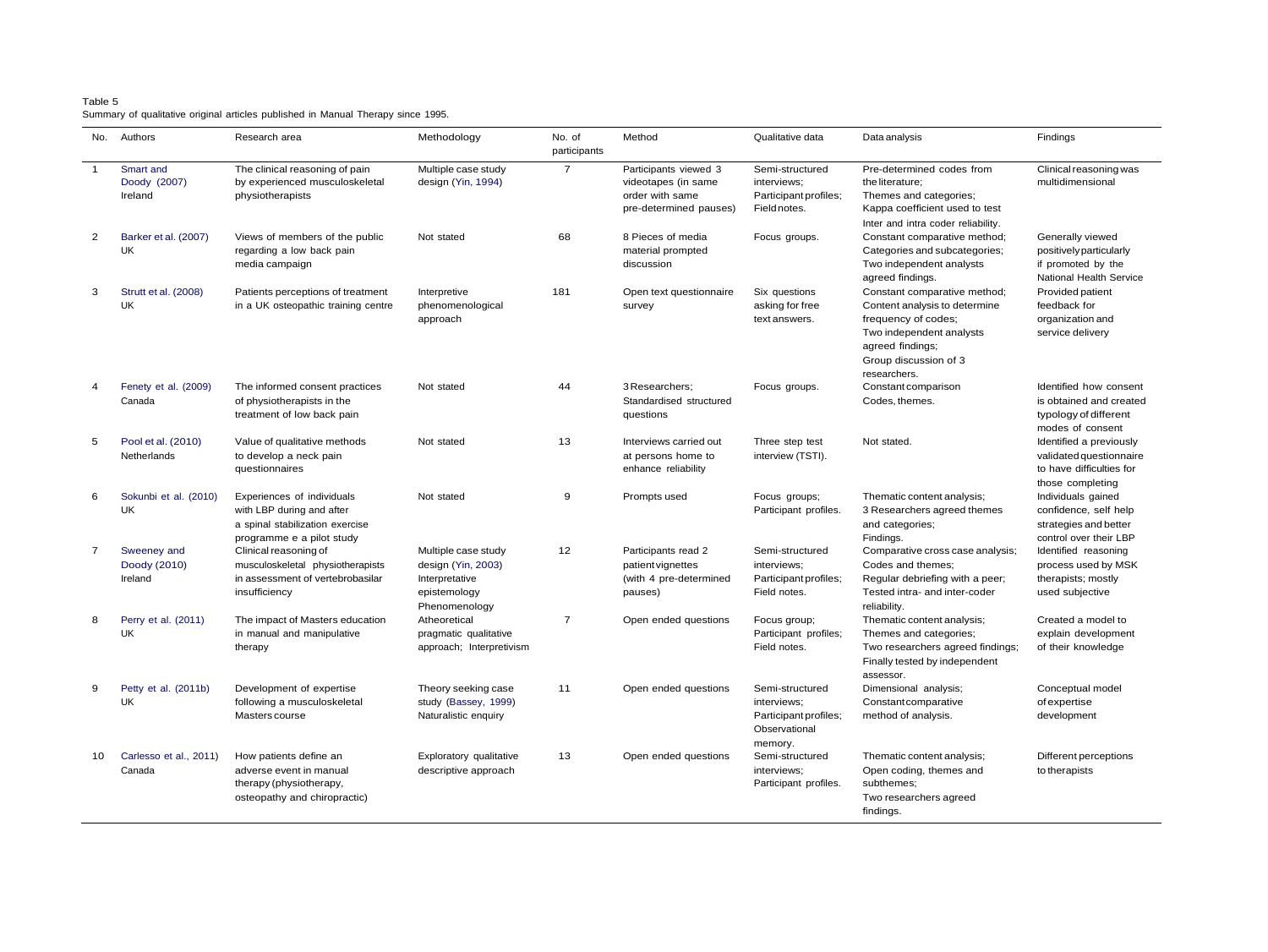#### <span id="page-6-37"></span>4. Summary and conclusion

<span id="page-6-45"></span>While researchers have made a substantial contribution to the knowledge base of manual therapy, the complimentary use of qualitative approaches would further enhance our understanding of ourselves as practitioners, and our practice with patients. Quantitative and qualitative research has very different theoretical and philosophical assumptions and the paradigms of positivist/ postpositivist and interpretivist paradigms have been explored. It is hoped this understanding will encourage more manual ther- apists to appreciate how qualitative research may inform their practice, and how researchers may use this approach to further explore manual therapy. The link between philosophy, method- ology and methods will be explored in the next paper.

#### <span id="page-6-46"></span>References

- Adams J, Broom A, Jennaway M. Qualitative methods in chiropractic research: one framework for future inquiry. Journal of Manipulative and Physiological Therapeutics 2008;31(6):455e60.
- Argyris C, Schon DA. Theory in practice, increasing professional effectiveness. San Francisco: Jossey-Bass; 1974.
- <span id="page-6-32"></span>Barker KL, Minns Lowe CJ, Reid M. The development and use of mass media interventions for health-care messages about back pain: what do members of the public think? Manual Therapy 2007;12:335e41.
- Bassey M. Case study research in educational settings. Maidenhead: Open University; 1999.
- Beeston S, Higgs J. Professional practice: artistry and connoisseurship. In: Higgs J, Titchen A, editors. Practice knowledge and expertise in the health professions. Oxford: Butterworth Heinemann; 2001. p. 108e17.
- Benner P. From novice to expert, excellence and power in clinical nursing practice. California: Addison-Wesley; 1984.
- Benner P, Tanner CA, Chesla CA. Expertise in nursing practice: caring, clinical judgment, and ethics. New York: Springer; 1996.
- Billett S. Knowing in practice: re-conceptualising vocational expertise. Learning and Instruction 2001;11:431e52.
- <span id="page-6-21"></span>Blaikie N. Approaches to social enquiry. Cambridge: Polity; 1993.
- <span id="page-6-39"></span><span id="page-6-22"></span>Brown S, McIntyre D. Making sense of teaching. Buckingham: Open University; 1993. Bruce N, Pope D, Stanistreet D. Quantitative methods for health research, a practical interactive guide to epidemiology and statistics. Chichester: Wiley; 2008.
- <span id="page-6-35"></span>Carlesso LC, Cairney J, Dolovich L, Hoogenes J. Defining adverse events in manual therapy: an exploratory qualitative analysis of the patient perspective. Manual Therapy 2011;16(5):440e6.
- <span id="page-6-27"></span>Carter SM, Little M. Justifying knowledge, justifying method, taking action: epistemologies, methodologies, and methods in qualitative research. Qualitative Health Research 2007;17(10):1316e28.
- <span id="page-6-7"></span>Chartered Society of Physiotherapy. Competence-based career framework for allied health professionals (AHPS) report to identify physiotherapy-specific competencies and gaps. London: Chartered Society of Physiotherapy; 2007.
- <span id="page-6-20"></span>Creswell JW. Qualitative inquiry and research design; choosing among five approaches. Thousand Oaks: Sage; 2007.
- <span id="page-6-25"></span>Creswell JW. Research design. Qualitative, quantitative, and mixed methods approaches. Los Angeles: Sage; 2009.
- Dreyfus HL, Dreyfus SE. Mind over machine: the power of human intuition and expertise in the era of the computer. New York: Free; 1986.
- <span id="page-6-24"></span>Dyson S, Brown B. Social theory and applied health research. Maidenhead: Open University; 2006.
- <span id="page-6-10"></span>Edwards I, Jones M, Carr J, Braunack-Mayer A, Jensen GM. Clinical reasoning strategies in physical therapy. Physical Therapy 2004;84(4):312e30.
- <span id="page-6-12"></span>Eisner EW.The art of educational evaluation, a personal view. London: Falmer; 1985. Engel GL. The need for a new medical model: a challenge for biomedicine. Science 1977;196(4286):129e36.
- Eraut M. Developing professional knowledge and competence. London: Routledge Falmer; 1994.

<span id="page-6-6"></span>Fenety A, Harman K, Hoens A, Bassett R. Informed consent practices of physiotherapists in the treatment of low back pain. Manual Therapy 2009;14:654e60. Fish D. Appreciating practice in the caring professions. Oxford: Butterworth-Heinemann; 1998.

<span id="page-6-4"></span>Fish D, Coles C. Developing professional judgement in health care. Oxford: Butterworth-Heinemann; 1998.

<span id="page-6-1"></span>Gibson BE, Martin DK. Qualitative research and evidence-based physiotherapy practice. Physiotherapy 2003;89(6):350e8.

- <span id="page-6-13"></span>Gifford LS. The mature organism model. In: Gifford LS, editor. Topical issues in pain 1. Whiplash e science and management. Fear-avoidance beliefs and behaviour. Falmouth: CNS Press; 1998.
- <span id="page-6-0"></span>Grant A. The use of qualitative research methodologies within musculoskeletal physiotherapy practice. Manual Therapy 2005;10:1e3.
- Greenfield BH, Greene B, Johanson MA. The use of qualitative research techniques in orthopedic and sports physical therapy: moving toward postpositivism. Phys- ical Therapy in Sport 2007;8(1):44e54.
- Heron J. Co-operative inquiry, research into the human condition. London: Sage; 1996.
- Higgs J, Andresen L. The knower, the knowing and the known: threads in the woven tapestry of knowledge. In: Higgs J, Titchen A, editors. Practice knowledge and expertise. Oxford: Butterworth Heinemann; 2001. p. 10e21.
- <span id="page-6-15"></span>Higgs J, Jones M. Clinical reasoning in the health professions. 3rd ed. Amsterdam: Butterworth-Heinemann; 2008.
- Higgs J, Richardson B, Dahlgren MA. Developing practice knowledge for health professions. Edinburgh: Butterworth Heinemann; 2004.
- Higgs J, Titchen A. Knowledge and reasoning. In: Higgs J, Jones M, editors. Clinical reasoning in the health professions. 2nd ed. Oxford: Butterworth Heinemann; 2000. p. 23e32.
- <span id="page-6-2"></span>Jensen GM. Qualitative methods in physical therapy research: a form of disciplined inquiry. Physical Therapy 1989;69(6):492e500.
- <span id="page-6-9"></span>Jensen GM, Gwyer J, Hack LM, Shepard KF. Expertise in physical therapy practice. Boston: Butterworth Heinemann; 1999.
- <span id="page-6-43"></span>Johnson R, Waterfield J. Making words count: the value of qualitative research. Physiotherapy Research International 2004;9(3):121e31.
- <span id="page-6-14"></span>Jones M, Edwards I, Gifford L. Conceptual models for implementing biopsychosocial theory in clinical practice. Manual Therapy 2002;7(1):2e9.
- <span id="page-6-44"></span><span id="page-6-23"></span>Keat R, Urry J. Social theory as science. London: Routledge and Kegan Paul; 1975.
- Koes BW. How to evaluate manual therapy: value and pitfalls of randomized clinical trials. Manual Therapy 2004;9:183e4.
- <span id="page-6-18"></span>Koes BW, Hoving JL. The value of the randomized clinical trial in the field of physiotherapy. Manual Therapy 1998;3(4):179e86.
- <span id="page-6-40"></span><span id="page-6-33"></span>Kolb DA. Experiential learning. Englewood Cliffs: Prentice-Hall; 1984. Lichtman M. Qualitative research in education, a user's guide. Thousand Oaks: Sage;
- 2006.
- <span id="page-6-19"></span>Littlewood C. The RCT means nothing to me! Manual Therapy 2011;16(6):614e7.
- Malterud K. The art and science of clinical knowledge: evidence beyond measures and numbers. The Lancet 2001;358:397e400.
- Milanese S. The use of RCT's in manual therapy e are we trying to fit a round peg into a square hole? Manual Therapy 2011;16:403e5.
- Moore A, Petty N. Evidence-based practice e getting a grip and finding a balance. Manual Therapy 2001;6(4):195e6.
- Morgan J. Learning to live with emotion. Educational Philosophy and Theory 1994; 26(2):67e81.
- <span id="page-6-5"></span>NHS Quality Improvement Scotland. An audit of physiotherapy management of patients with low back pain. Retrieved 03.08.11 from, [http://www.healthcare](http://www.healthcareimprovementscotland.org/previous_resources/audit_report/low_back_pain_-_physio_audit.aspx) [improvementscotland.org/previous\\_resources/audit\\_report/low\\_back\\_](http://www.healthcareimprovementscotland.org/previous_resources/audit_report/low_back_pain_-_physio_audit.aspx) pain - physio\_audit.aspx: 2008.
- <span id="page-6-34"></span>Perry J, Green A, Harrison K. The impact of Masters education in manual and manipulative therapy and the 'knowledge acquisition model'. Manual Therapy 2011;16:285e90.
- <span id="page-6-36"></span><span id="page-6-30"></span>Petty NJ, Scholes J, Ellis L. Masters level study: learning transitions towards clinical expertise in physiotherapy. Physiotherapy 2011a;97(3):218e25. Petty NJ, Scholes J, Ellis L. The impact of a musculoskeletal masters course: devel-
- <span id="page-6-41"></span>oping clinical expertise. Manual Therapy 2011b;16(6):590e5.
- Polanyi M. The tacit dimension. Chicago: The University of Chicago Press; 1966/ 2009.
- <span id="page-6-38"></span>Pool JJM, Hiralal SR, Ostelo RWJG, van der Veer K. Added value of qualitative studies in the development of health related patient reported outcomes such as the pain coping and cognition list in patients with sub-acute neck pain. Manual Therapy 2010;15:43e7.
- <span id="page-6-42"></span>Reason P. Co-operative inquiry as a discipline of professional practice. Journal of Interprofessional Care 1998;12(4):419e36.
- <span id="page-6-17"></span>Richardson B. Practice, research and education e what is the link? Physiotherapy 1993;79(5):317e22.
- <span id="page-6-26"></span>Robson C. Real world research. 3rd ed. Chichester: Wiley; 2011.
- Rushton A, Lindsay G. Defining the construct of masters level clinical practice in manipulative physiotherapy. Manual Therapy 2010;15(1):93e9.
- <span id="page-6-16"></span><span id="page-6-8"></span>Ryle G. The concept of mind. London: Penguin; 1949/2000. Schon
- DA. The reflective practitioner. Aldershot: Ashgate; 1983.
- Schon DA. Educating the reflective practitioner. San Francisco: Jossey-Bass; 1987. Shepard KF, Jensen GM, Hislop HJ. Physical therapist curricula for the 1990s: educating the reflective practitioner. Physical Therapy 1990;70(9):566e77.
- Skills for Health. A competence based career framework for allied health professionals (AHPS) project information bulletin 3. Retrieved 08.08.11 from, [http://](http://www.skillsforhealth.org.uk/page/competences/competences-projects-in-development/list/allied-health-professions) [www.skillsforhealth.org.uk/page/competences/competences-projects-in-](http://www.skillsforhealth.org.uk/page/competences/competences-projects-in-development/list/allied-health-professions)

<span id="page-6-3"></span>[development/list/allied-health-professions;](http://www.skillsforhealth.org.uk/page/competences/competences-projects-in-development/list/allied-health-professions) 2007.

- <span id="page-6-28"></span>Smart K, Doody C. The clinical reasoning of pain by experienced musculoskeletal physiotherapists. Manual Therapy 2007;12:40e9.
- Sokunbi O, Cross V, Watt P, Moore A. Experiences of individuals with chronic low back pain during and after their participation in a spinal stabilization exercise programme e a pilot qualitative study. Manual Therapy 2010;15:179e84.
- <span id="page-6-11"></span>Stathopoulos I, Harrison K. Study at master's level by practising physiotherapists. Physiotherapy 2003;89(3):158e69.
- <span id="page-6-31"></span>Strutt R, Shaw Q, Leach J. Patients' perceptions and satisfaction with treatment in a UK osteopathic training clinic. Manual Therapy 2008;13:456e67.
- <span id="page-6-29"></span>Sweeney A, Doody C. The clinical reasoning of musculoskeletal physiotherapists in relation to the assessment of vertebrobasilar insufficiency: a qualitative study. Manual Therapy 2010;15:394e9.
- Thomson OP, Petty NJ, Ramage CM, Moore AP. Qualitative research: exploring the multiple perspectives of osteopathy. International Journal of Osteopathic Medicine 2011;14(3):116e24.